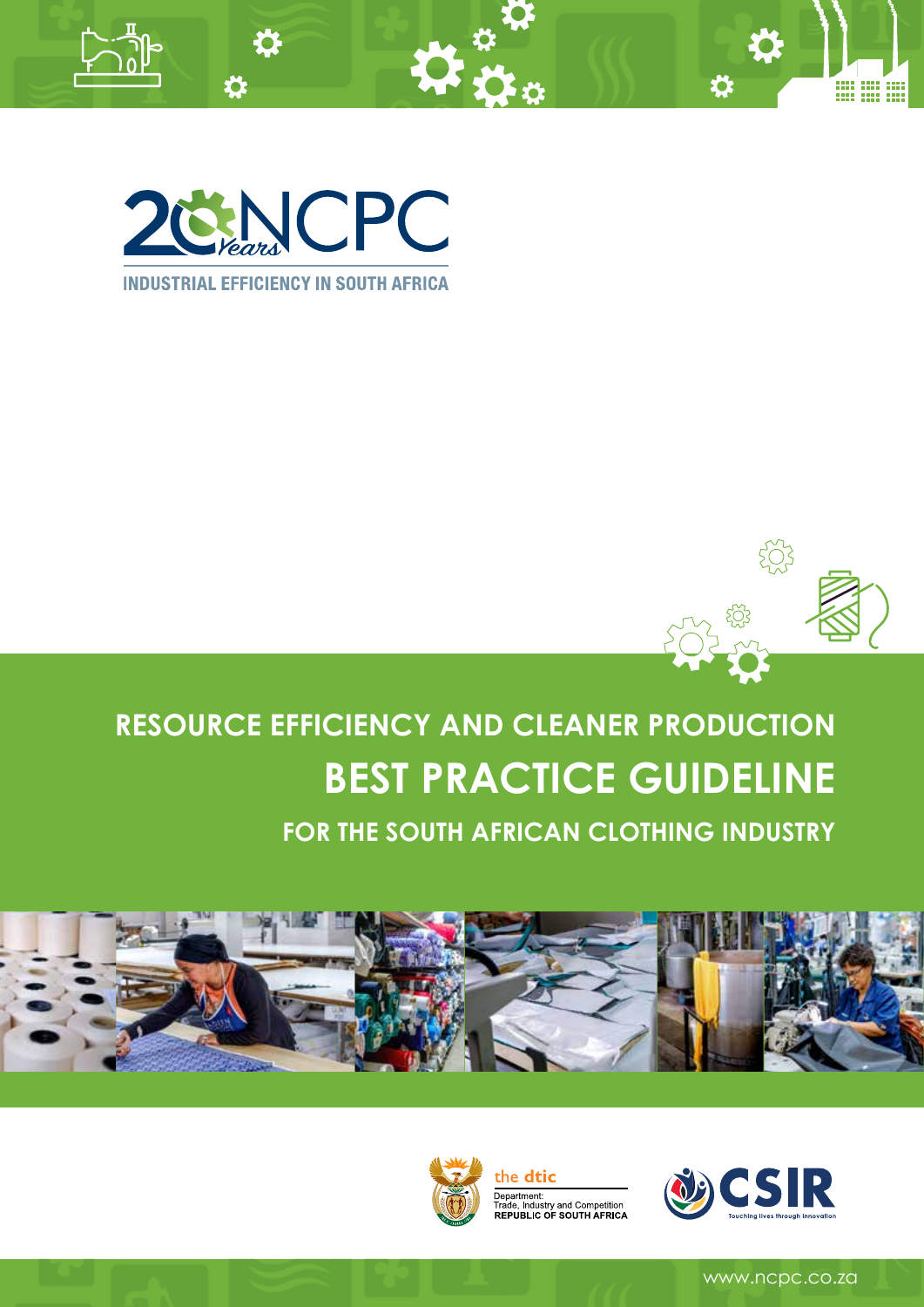



The National Cleaner Production Centre South Africa is a national support programme that drives the transition of South African industry towards a green economy through appropriate resource efficient and cleaner production interventions.

# **Mission and focus areas**

The NCPC-SA's mission is to drive resource efficient and cleaner production in industrial and selected commercial and public sectors by equipping them to operate in an efficient, sustainable and competitive manner, contributing to a low carbon and green economy.

The mission is achieved through projects and programmes in **three impact areas:**

**1.** Support industry<br> **1.** The adapt to the transition to a green economy through RECP

2. Build local<br><sup>2.</sup> skills and capacity required for a green economy

**3.** Advise and inform industry and government on the potential benefits of RECP



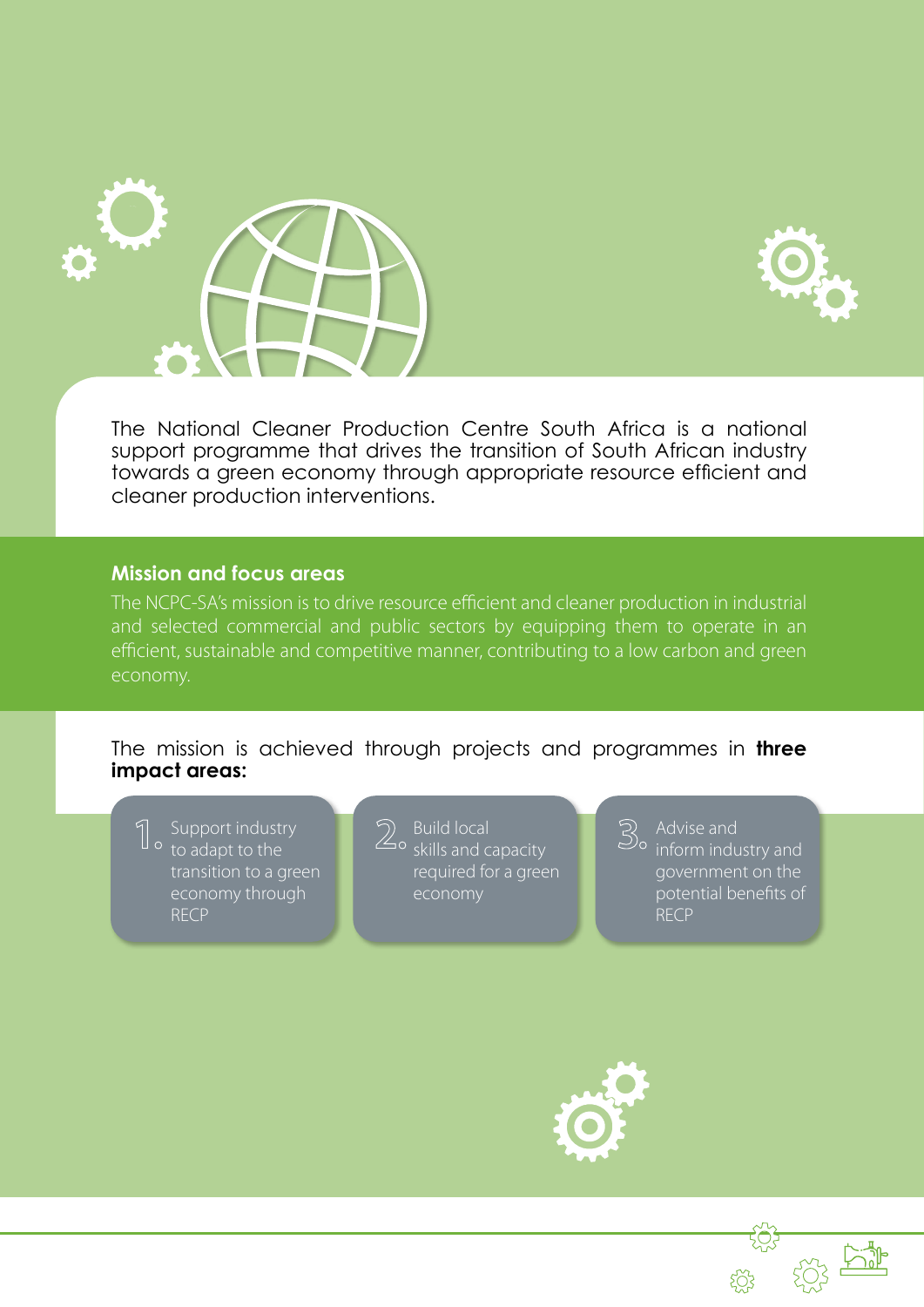

503

**ANTISTICAL** 

स्लैं

# **TABLE OF CONTENTS**

|    |                                                | <b>INTRODUCTION</b>                  | 2 |
|----|------------------------------------------------|--------------------------------------|---|
|    |                                                | The impact of clothing manufacturing | 2 |
|    |                                                | Purpose of this document             | 2 |
| 1. | <b>PROCESS OVERVIEW AND RECP TIPS</b>          |                                      | 2 |
|    | 1.1                                            | Procurement                          | 2 |
|    | 1.2                                            | Pattern making                       | 4 |
|    | 1.3                                            | Cutting                              | 5 |
|    | 1.4                                            | Machining                            | 6 |
|    | 1.5                                            | Finishing                            | 6 |
|    | 1.6                                            | Packaging and distribution           | 7 |
|    | 1.7                                            | Utility usage                        | 7 |
| 2. | <b>INNOVATION WITHIN THE CLOTHING INDUSTRY</b> |                                      | 8 |
|    | 2.1                                            | Design                               | 8 |
|    | 2.2                                            | Fabric procurement                   | 9 |
|    | 2.3                                            | Garment use                          | 9 |
|    | 2.4                                            | End of life                          | 9 |
| 3. | <b>FURTHER READING</b>                         |                                      | 9 |
|    |                                                |                                      |   |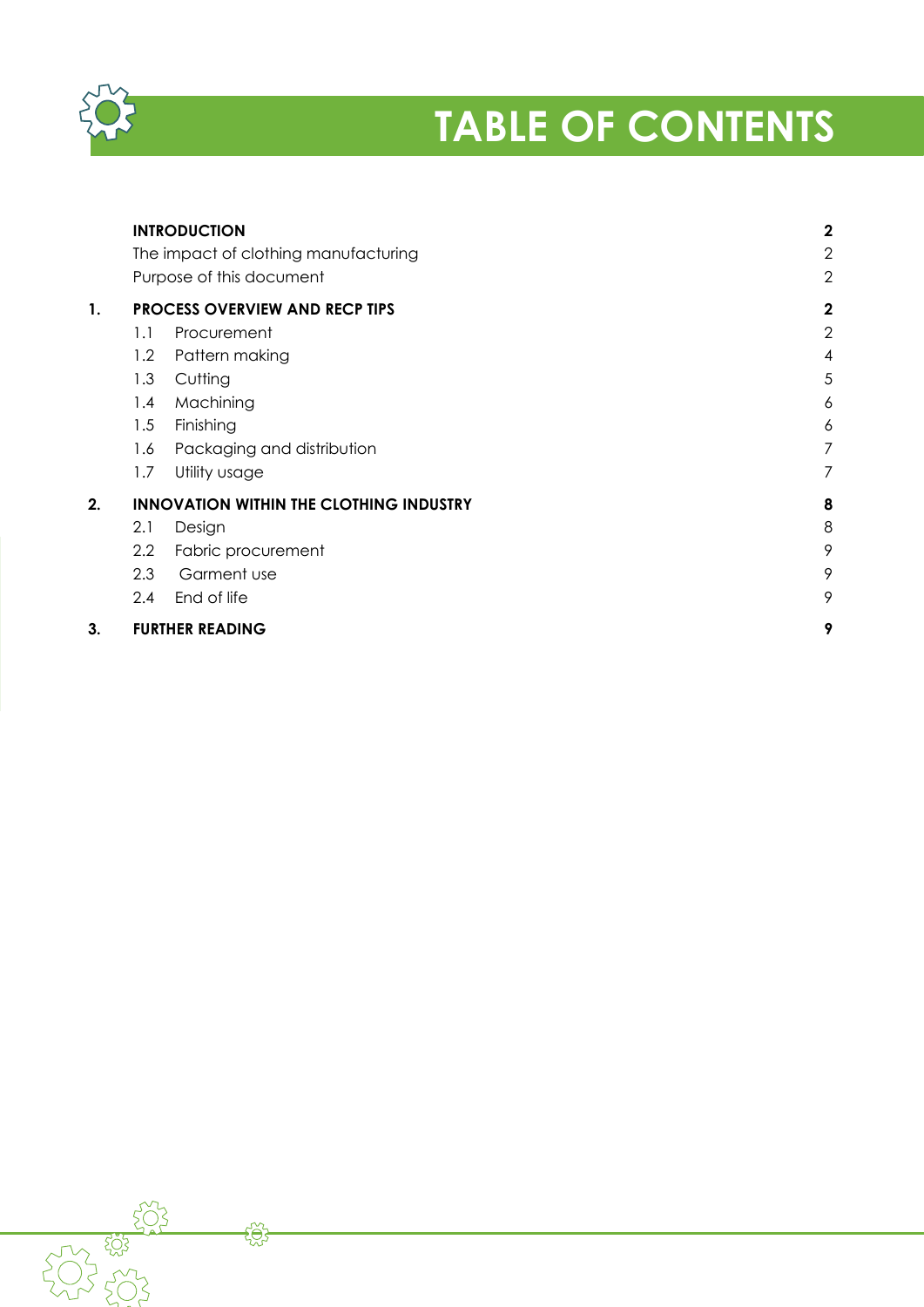# **INTRODUCTION**

#### **The impact of clothing manufacturing**

South Africans still spend up to 10% of their disposable income on buying clothes. The impact of clothing manufacturing is long term as the fabric waste is one of the highest contributors to landfilling. The Clothing, Textile, Footwear and Leather industry contributes only 1% to gross domestic product (GDP) (StatsSA, 2014), and it is one of the most labour-intensive segments of South Africa's manufacturing industry. However, over the past year (2015) new jobs have been created in the clothing industry with growth along the entire value chain.

The clothing and textile industry is known as the second most polluting industry in the world. The clothing industry has huge impacts throughout the entire life cycle, and this is because of the types of raw materials procured (fabric, thread, fasteners etc.) for the use and end of life of the garment. It is estimated that approximately 95% of landfilled textiles can be recycled, and based on RECP assessments conducted over the past ten years, it is evident that in South Africa an average of 20% is being wasted in the fabric-cutting process. South Africa has a fully operational textile and clothing manufacturing value chain; however, certain qualities of textiles are still being imported because of not being available or sourcing from cheaper suppliers.

#### **Purpose of this document**

This document is intended to give a quick guide on implementing resource efficient and cleaner production (RECP) best practice tips in the clothing industry.



The diagram below provides an indication of the typical process steps in manufacturing clothing:



#### **1.1 Procurement**

The highest cost for any clothing manufacturer is fabrics. Depending on the style of garment, this could constitute up to 60% of overall cost, which is why it is crucial to focus on resource efficiency efforts and improve fabric use.

Fabric types, thread and accessories used in the manufacturing process have a huge effect on the overall life cycle impact of the clothing item that is produced. Therefore, it is important to identify the fabric with the lowest impact on the environment through adapting the following actions for each: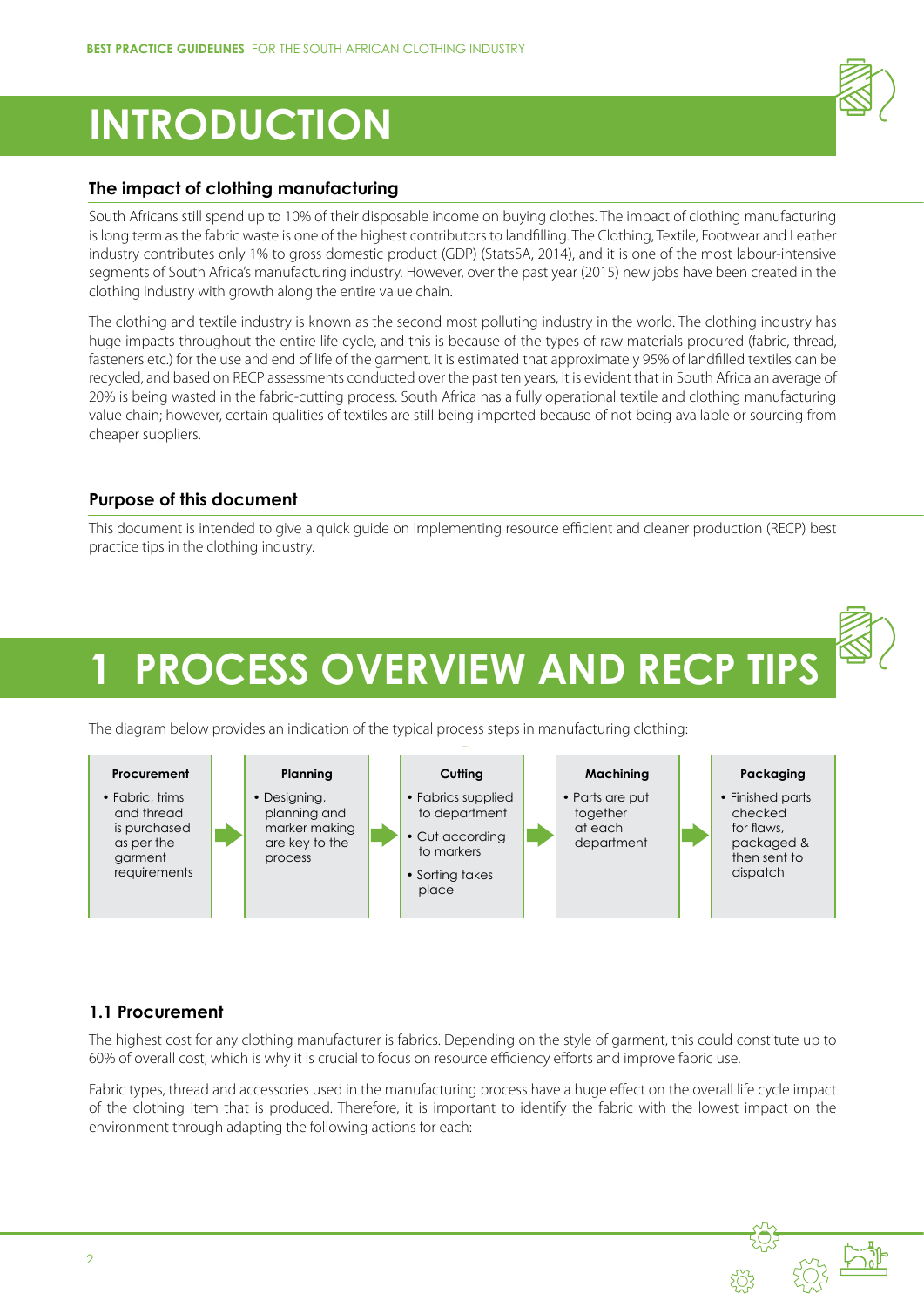#### FABRIC

- Check the quality of the fabrics from suppliers (for shade and other flaws);
- Ensure that fabric widths are according to the specifications from suppliers;
- Practice width batching to ensure marker efficiency and rolls are used according to different widths;
- Ensure all claims regarding fabric irregularities are recorded, and addressed with the supplier or fabric supplier agent / representative; and
- It is suggested that all fabric measurement reports are captured directly into a computer spreadsheet for review and tracking.



#### THREAD

- Review and purchase thread quantity according to the costing of garments;
- Train key staff in sewing thread consumption for greater accuracy when purchasing sewing thread;
- Old stock can be used through rewinding, and re-dyed into darker colours if required; and
- Thread cones can also be recycled by suppliers.

£Ő

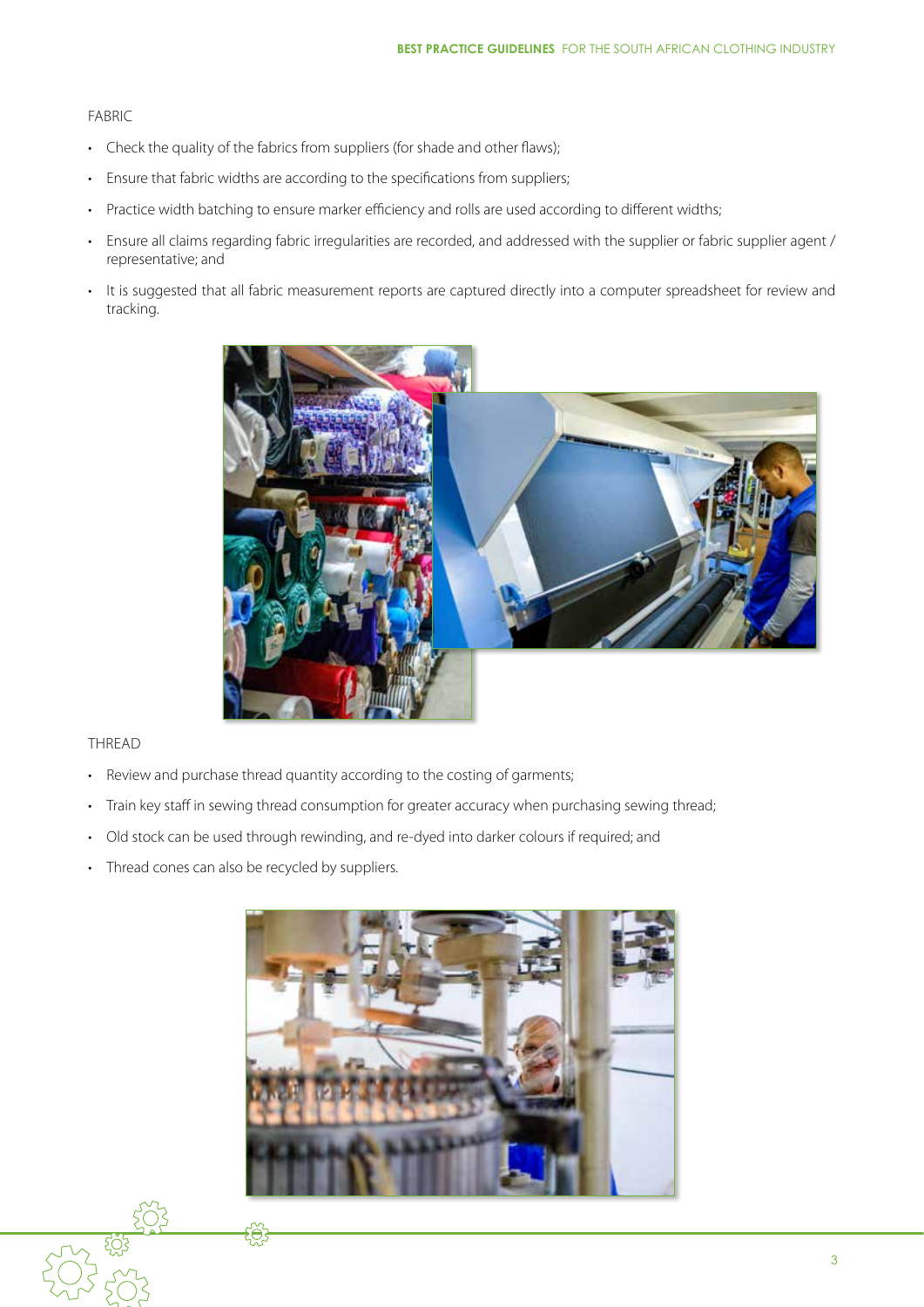#### PAPER

- Procure paper and plastic that can be reused and/or recycled;
- Check with suppliers if they have a take-back system for used material; and
- Check if the supplier will take back the inner cones.





Patterns are made according to the designer's requirements and in some instances samples are made. The planner completes the order sheets with the costed ratings included, as well as the number of garments to be produced for each type of fabric.

- Computing the marker process on software to minimise fabric waste;
- To avoid further wastage, ratings should be specific to each garment and not averaged;
- Creating samples are important to the overall efficiency of the garment and new technologies such as 3D printing can be considered for this process;
- To improve efficiencies, add in cut parts from another style in the markers;
- Individual markers should be made for different widths;
- Work studies are encouraged to get a proper understanding of how much time it takes to produce a garment. This will also affect the amount of resources used; and
- Reduce paper usage during marker making by checking that the fabric widths and lengths correspond to specifications provided by the planner.



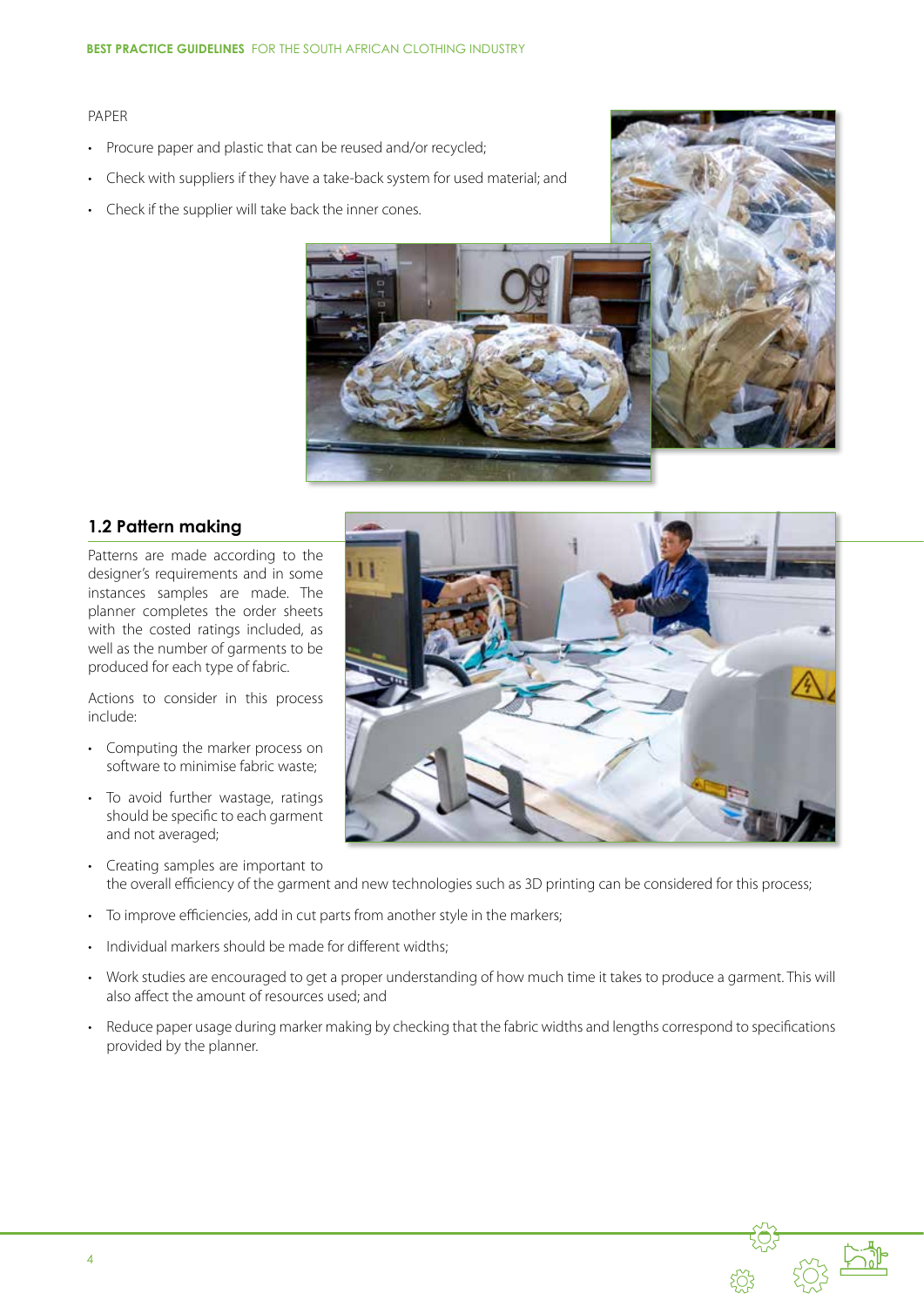## **1.3 Cutting**

The cutting process commences after the markers have been completed and finalised. Cutting includes laying up/ spreading of the fabric by hand or using an automatic laying up machine. The most common automatic fabric cutting equipment used in South Africa are Gerber machines. These machines generally require layers of paper at the bottom and on top, as well as layers of plastic.



- Ensure the lay lengths are all within the required specifications and even at the ends;
- Ensure the end-cutters are properly squared to avoid skew cutting;
- Remove the bottom layer of paper for woven materials during the cutting process;
- Use weights in the manual layingup process to ensure evenness at the ends of the fabric;
- A 'cut all' fabric policy can be used to ensure no remnants are left on the roll;
- Overlays as well as flaws should be identified or tagged throughout the fabric. Well-marked overlay plies can save on re-cutting;
- Redo markers if the fabric widths are too wide;
- Place markers on the edges instead of pinhole-to-pinhole as this can be worked into the allowance by the machinists;
- A daily vacuum and clean out of the cutting plane bristle bed with an industrial strength vacuum cleaner is good maintenance;
- Cut pieces should be sorted as soon as possible within close proximity to the cutting areas;
- Fabric waste offcuts should be separated at the point of cutting. Paper and plastic should then immediately be separated; and
- (Lay length extra) x (average no. of plies) x (lays for the day) x (cost of fabric).

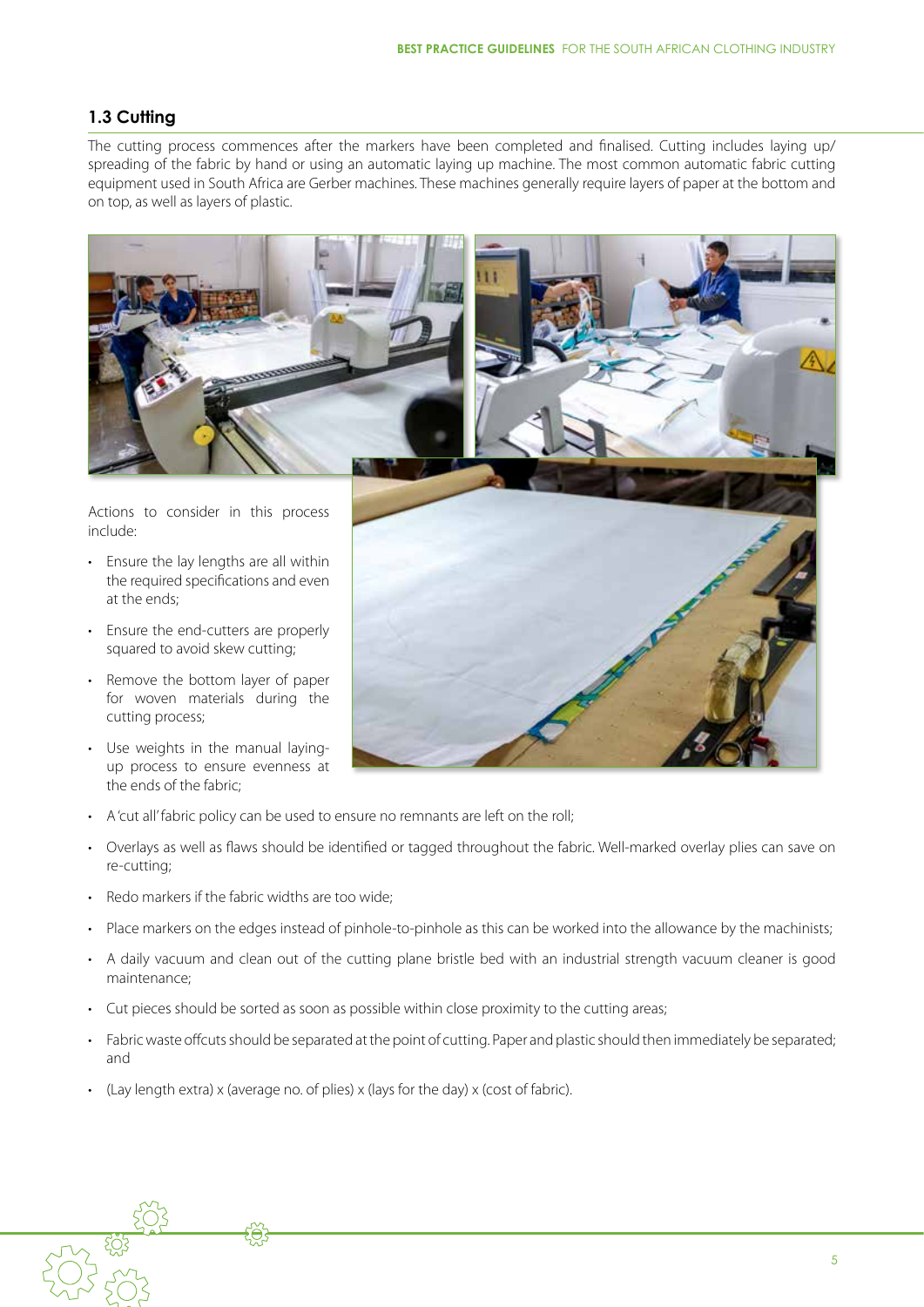### **1.4 Machining**

The bundled sorted cut panels are then moved to the sewing floor to be assembled.

Actions to consider in this process include:

- Replace older machines with newer ones as new energy-efficient motors use less energy during idle periods and are generally more efficient;
- Teach machinists basic machine settings and identify those factors that cause sewing thread breakages;
- Compressed air usage should be eliminated for machine cleaning and be replaced with blowers; and
- Try to use task lamps at machinery to avoid the use of overhead lighting.



### **1.5 Finishing**

Assembled garments are checked for quality prior to finishing (ironing, pressing) and packaged.

- All irons and heating elements should be switched off during tea and lunch breaks;
- The use of Tri Chloro Ethylene as a cleaning chemical should be eliminated and replaced with a less hazardous chemical; and
- Ensure proper training of those working on the equipment.



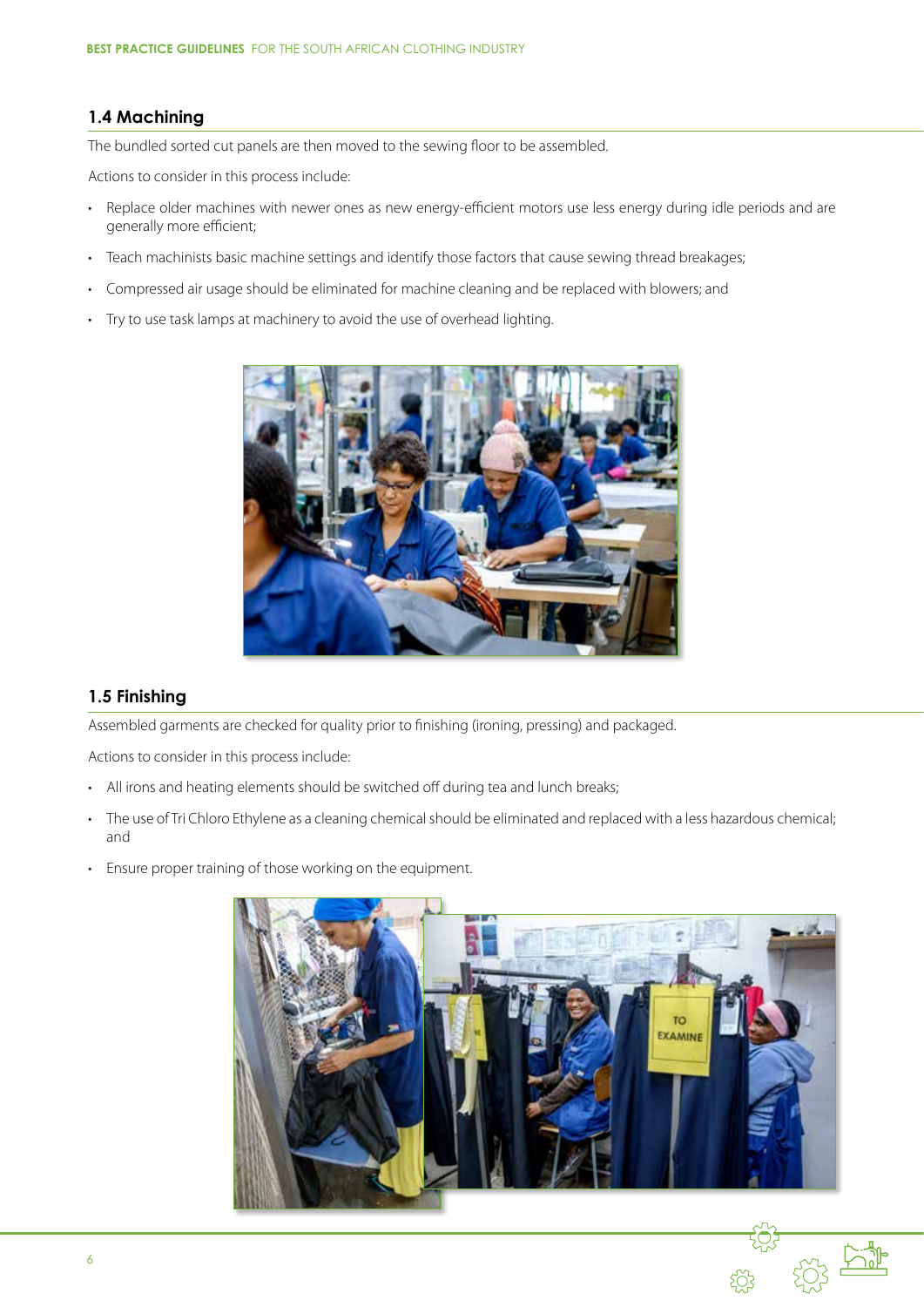### **1.6 Packaging and distribution**

Once the garments have been quality approved, it is ready for packaging and distribution.

Actions to consider in this process include:

- Avoid double packaging where possible; and
- Contact the customer if garments can be transported in returnable packaging.



### **1.7 Utility usage**

This focuses on the provision and reduction of water and energy throughout the garment manufacturing process.

- Metering and monitoring for all resource consumption areas are important;
- Set up key performance indicators to identify the cost of each contributing factor (e.g. electricity cost and consumption kWh per garment);
- Eliminate all usages of pneumatic machines where possible, such as drills and staple guns, and consider replacing with electrical alternatives;
- Compressed air leaks should be fixed immediately and regular leak tests done;
- Ensure that the compressor is operating at the lowest possible pressure;
- Proper insulation throughout the steam piping system is important;
- Low flow taps should be fitted in the water consuming areas;
- Install natural lighting where possible throughout the entire facility; and
- Installed lighting should be replaced with alternative and more energy efficient LED lighting.



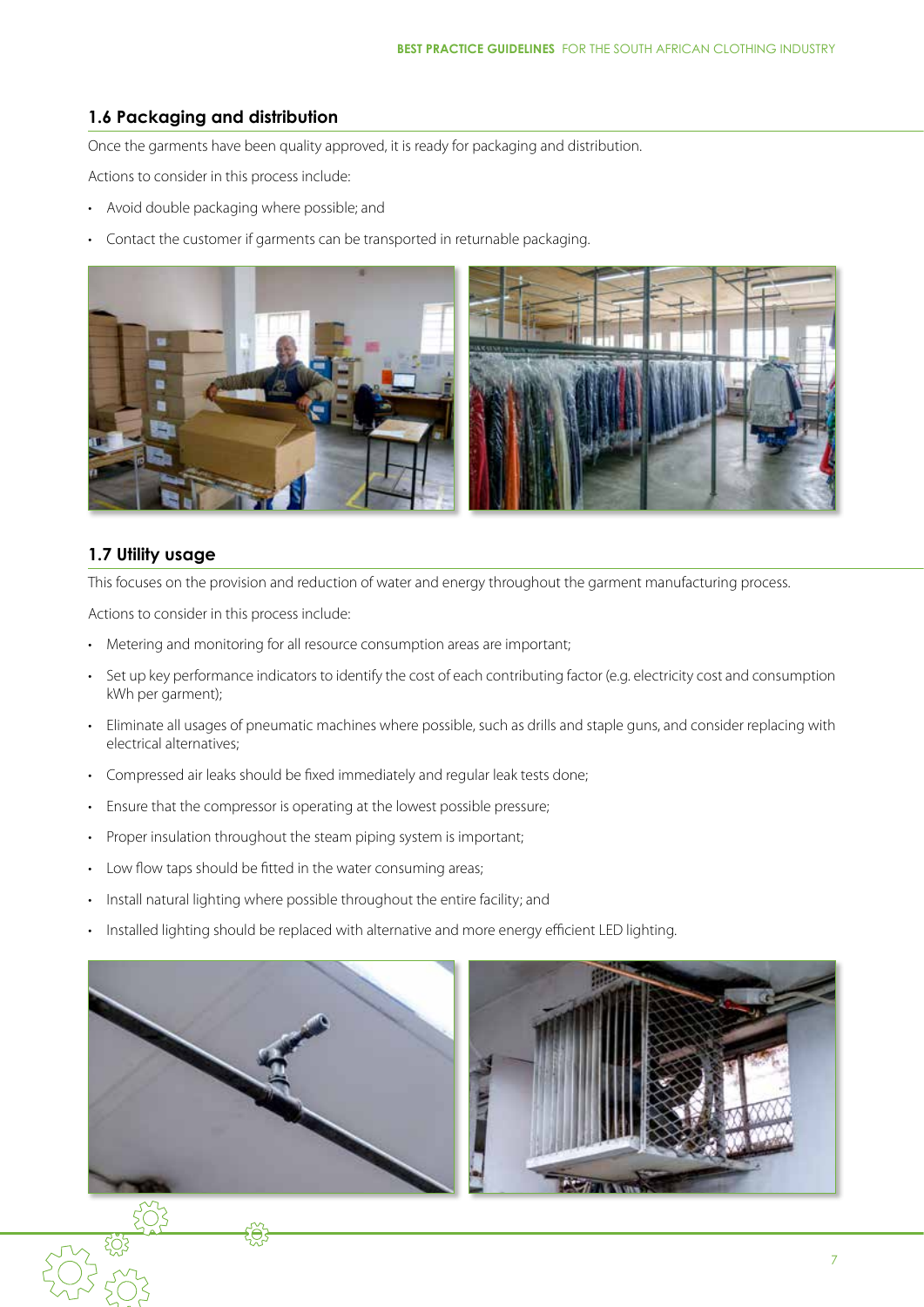# **2. INNOVATION WITHIN THE CLOTHING INDUSTRY**

There are so many areas of improvement that can be made to move the clothing value chain towards sustainability, and these are discussed in the section that follows.



*Figure 1: Adapted from Gap Inc. life cycle map of a garment*

# **2.1 Design**

- Consider designing for durability where garments will be more durable;
- Garments can be made flexible through the adaption into different types of functions;
- Offering a repair system for consumers can be a way of extending the life of the garment;
- Consider fabrics that require less washing and that may be coated or finished in a certain way; and
- Customisation, including individual fit and preference, is a key strategy for producing garments that the consumer wants to keep for a long time, but is generally considered an expensive luxury. Body scanning technologies are key in this new approach.

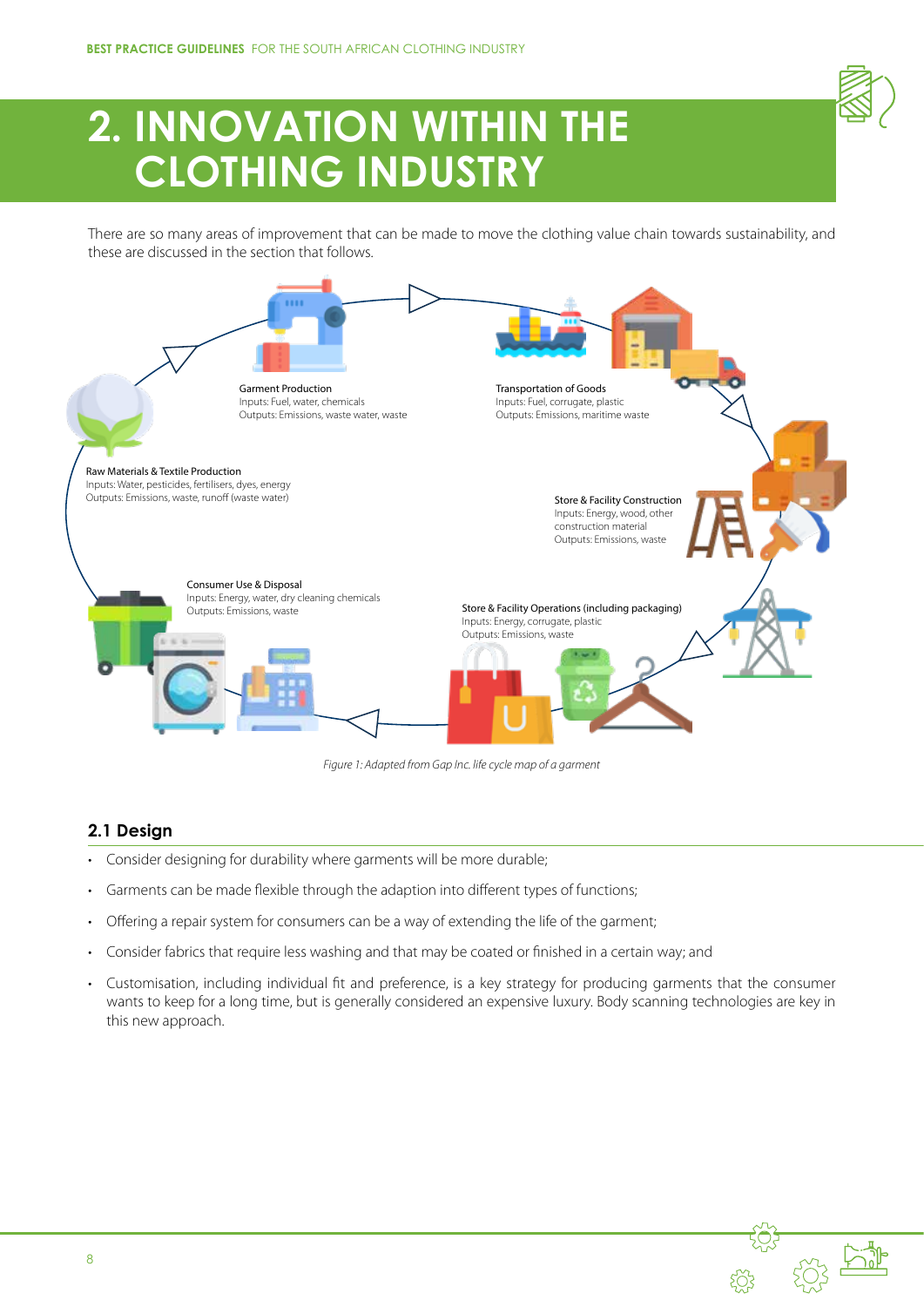### **2.2 Fabric procurement**

There are many types of fabrics (textiles) that can be used which have a lower impact on the environment:

- Recycled polyester;
- Lower impact or organic cotton;
- Bio-based synthetics (Sorono PTT manufactured by DuPont);
- Man-made cellulose (e.g. Tencel, modal); and
- Natural fibres (hemp).

#### **2.3 Garment use**

- It's very important to communicate to customers the impact of washing on garment use;
- Encouraging customers to repair, adapt and pass on their clothing can reduce the environmental impact by increasing the life of the garments;
- Social media platforms exist for selling second-hand garments; and
- Clothing can also be given to charity.

### **2.4 End of life**

- By diverting the clothing from landfill into systems such as reuse and recycle, the environmental impact is drastically reduced; and
- Concepts such as Cradle-to-Cradle and Circular Economy are encouraging companies to rethink their current business models and implement a closed-loop system.





For further reading please visit the clothing knowledge hub developed by WRAP UK for sustainability innovative ideasFor more information you can visit the clothing knowledge hub regarding innovative ideas in the industry. http://ckh.wrap. org.uk/.

Also visit the NCPC-SA website for case studies. (www.ncpc.co.za)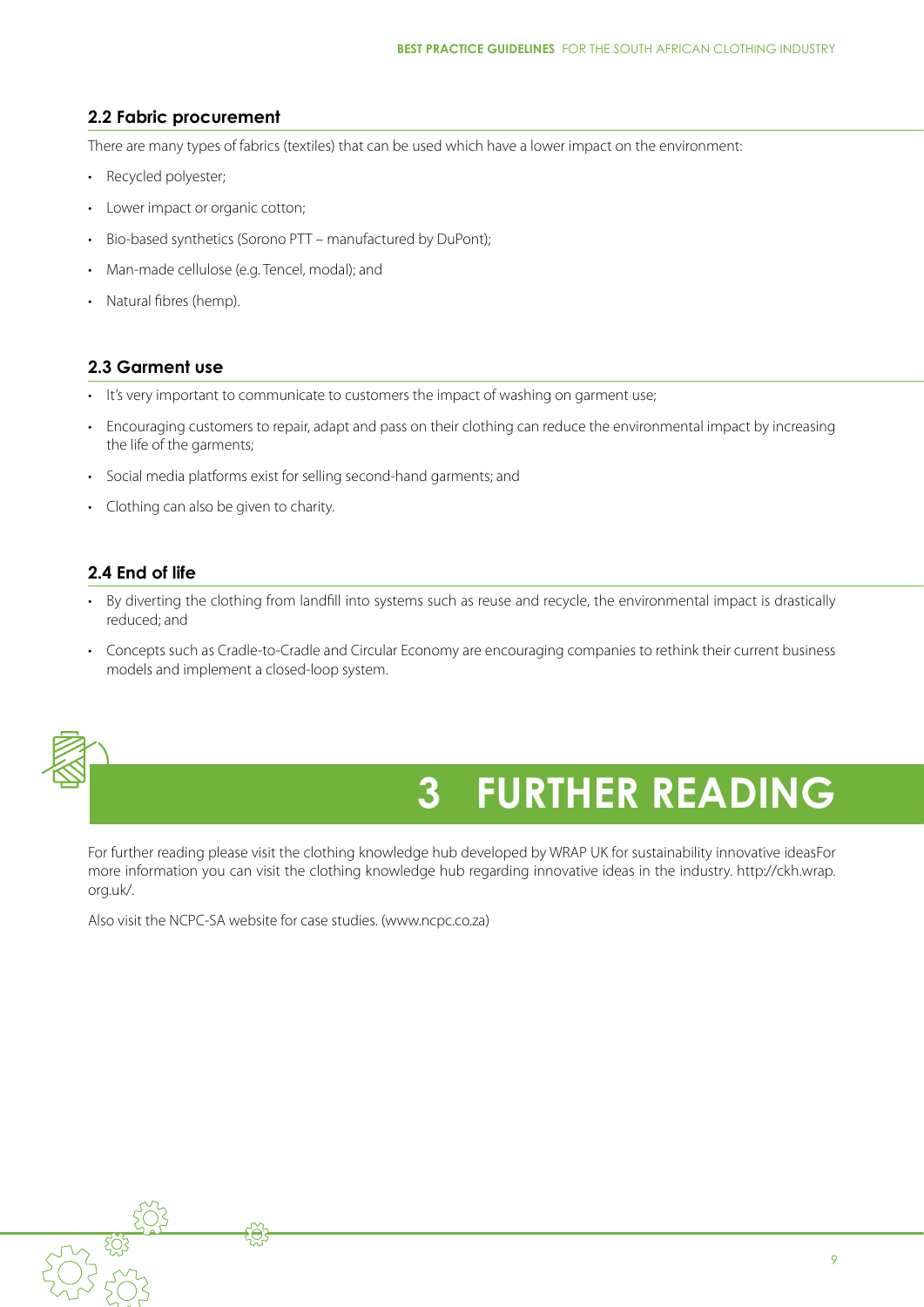# **NOTES**





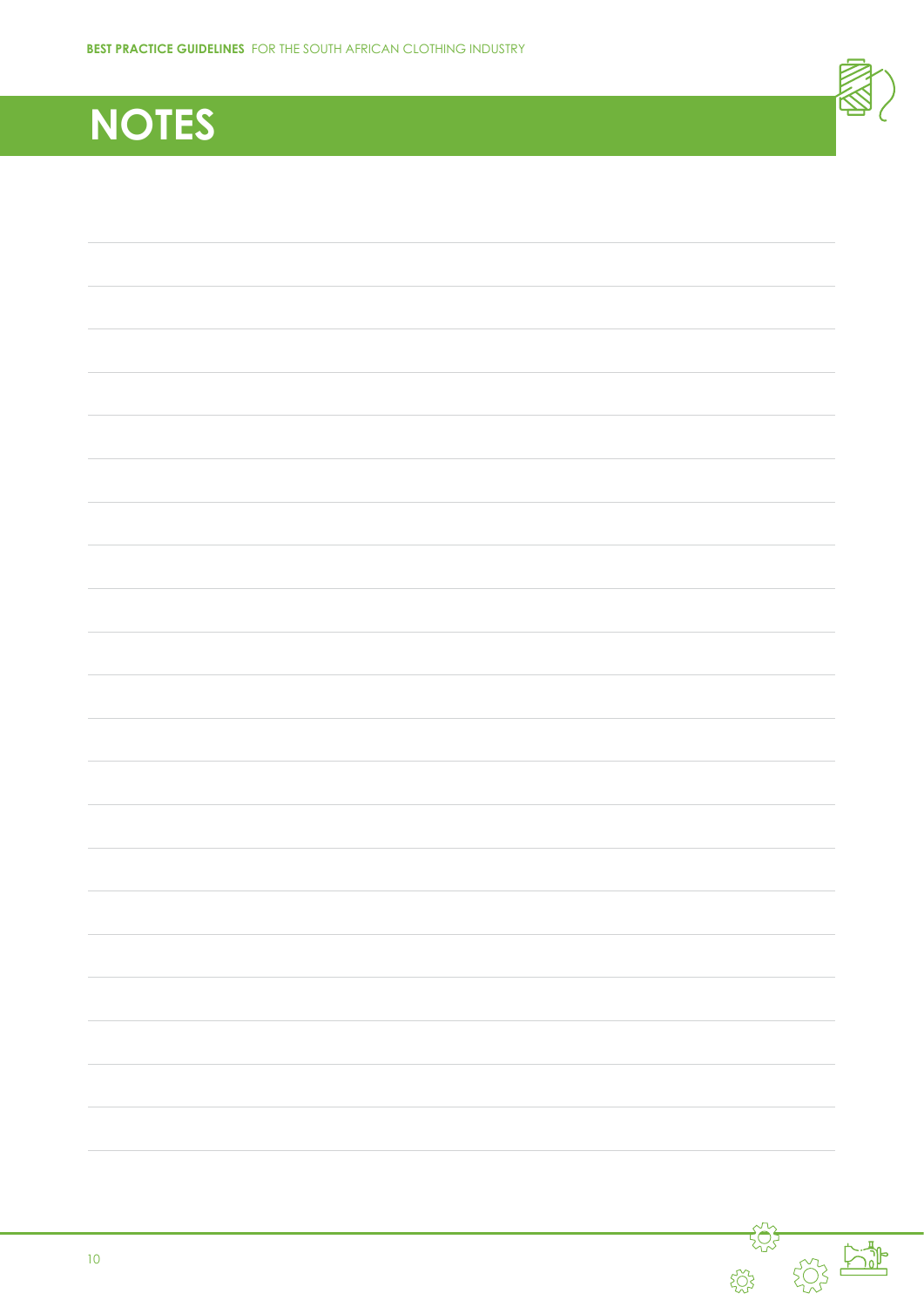